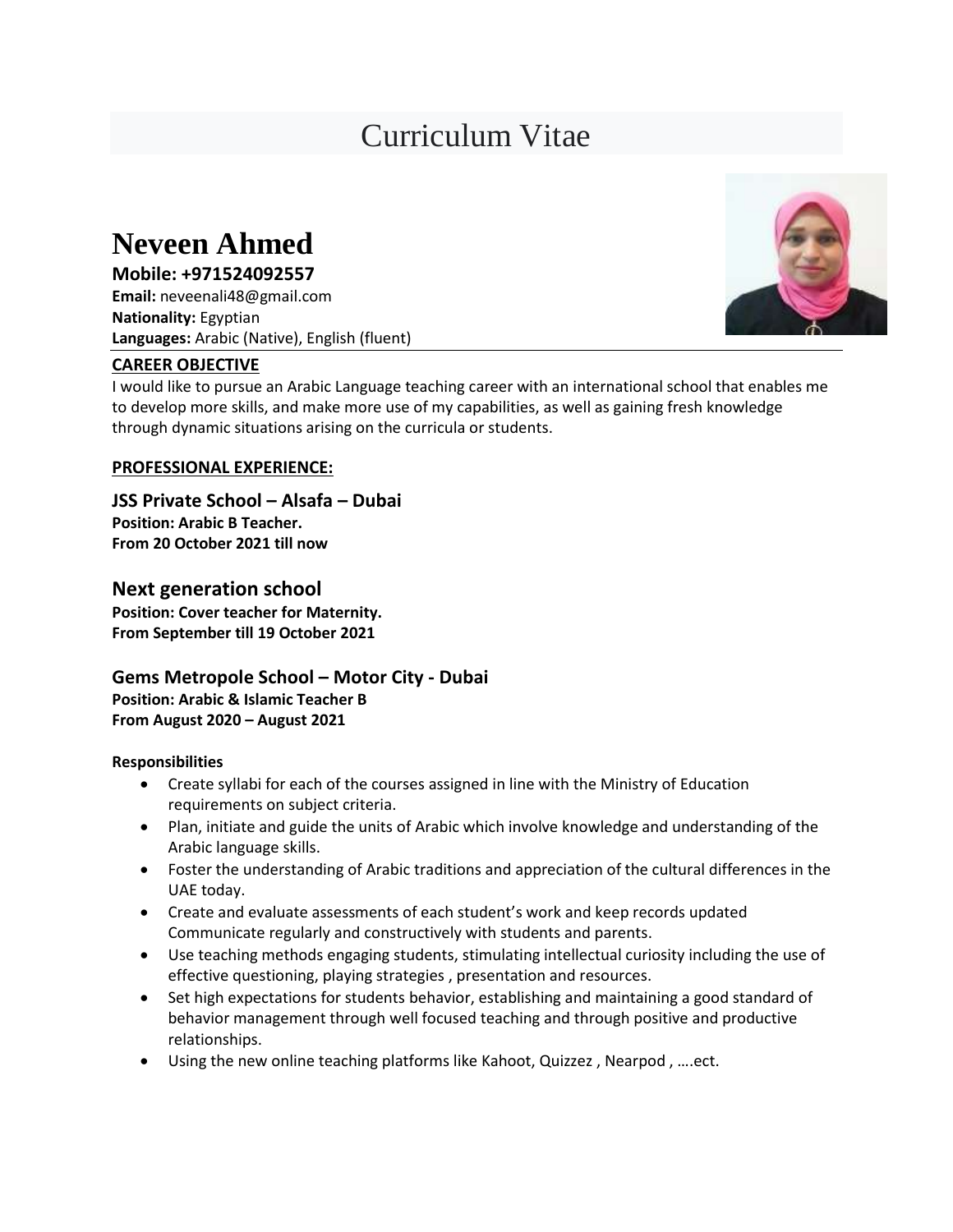#### **Delhi Private School Dubai – UAE (April 2018 August 2020) Arabic B ( Non-native)Teacher Responsibilities**

- planning, preparing and delivering lessons to a range of classes and age groups;
- preparing and setting tests, examination papers and exercises;
- marking and providing appropriate feedback on oral and written work;
- devising, writing and producing new materials, including audio and visual resources
- basic administration, such as keeping student registers and attendance records.

#### **Cairo Private School – Doha, Qatar (2014-2017)**

- $\bullet$  Taught English by using various methods as well as audio & amp; visual aids.
- Used to teach English from Grade 1 to Grade 5.
- Deliver classroom lectures based on the learning materials.
- Help students develop a clear understanding of both old and modern literature.
- Improve listening, speaking, reading, and writing skills and enhance their critical thinking.
- Evaluating the performance of the students and providing them a feed back.
- Instruct students about global and national social issues.
- Help students understand the geographical, historical, cultural, and political factors that influence the development of world regions.
- Prepare examination papers of Subject English and submit to Principal for further consideration.
- Prepare class students for morning assembly.
- Prepare Assessment Report to the school Coordinator
- Delivered "daily lessons" Checked every day homework and prepared diaries.
- Conducted assessment tests to evaluate students learning progress.
- Prepared Question papers for exams and reported results to the department heads.etc…
- Conducted Parent meetings to discuss the progress of the children and to improve their Frobel Grammar

#### **The Nile language school (2006- 2014)**

- Creating programs of work Planning and preparing lessons.
- Using a range of interactive teaching methods to enhance learning.
- Monitoring learning through a range of assessment techniques.
- Gained valuable experience by teaching year 7, 8 and 9.
- Developed skills in lesson planning and assessment.
- Organized group work.
- Developed strategies to deal with classroom behavior.
- Assisted the pastoral tutor to gain experience in a pastoral care role.

#### **EDUCATION:**

Technological of teaching diploma (2016) Cairo University –Egypt Teaching diploma (2010) – Cairo University –Egypt Bachelor Degree Faculty of Arts – English Department 2015 – Cairo University – Egypt Bachelor Degree faculty of arts – Mass Communication Department ( june2002)- Ain Shams university – Egypt American University for English proficiency